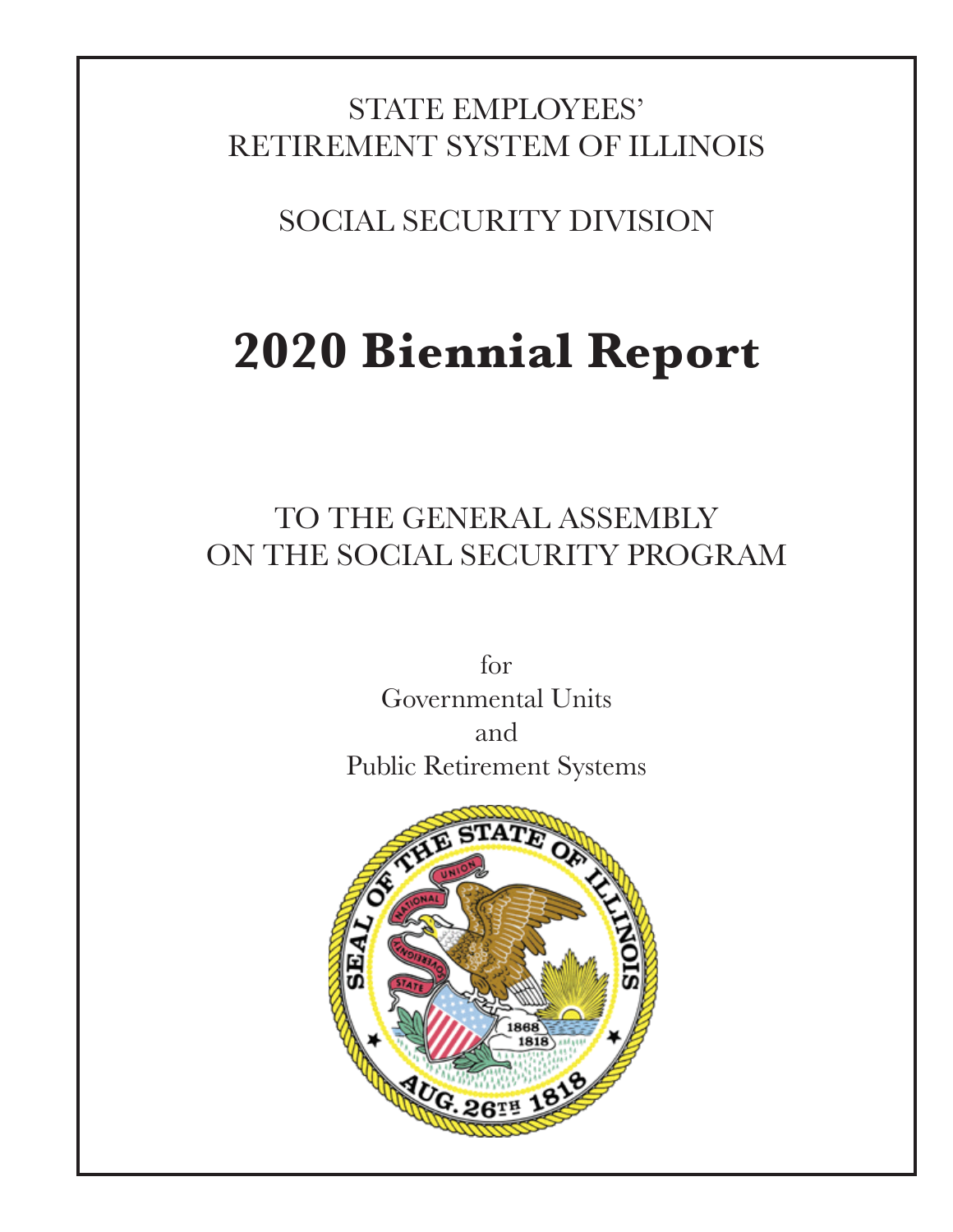# REPORT TO THE GENERAL ASSEMBLY ON THE OPERATIONS OF THE FEDERAL SOCIAL SECURITY PROGRAM FOR THE CALENDAR YEARS 2019 AND 2020

COVERING POLITICAL SUBDIVISIONS,

GOVERNMENTAL UNITS,

AND PUBLIC RETIREMENT SYSTEMS

IN THE STATE OF ILLINOIS

Prepared by:

State Employees' Retirement System Social Security Division 2101 South Veterans Parkway P.O. Box 19255 Springfield, IL 62794-9255

(217) 785-2340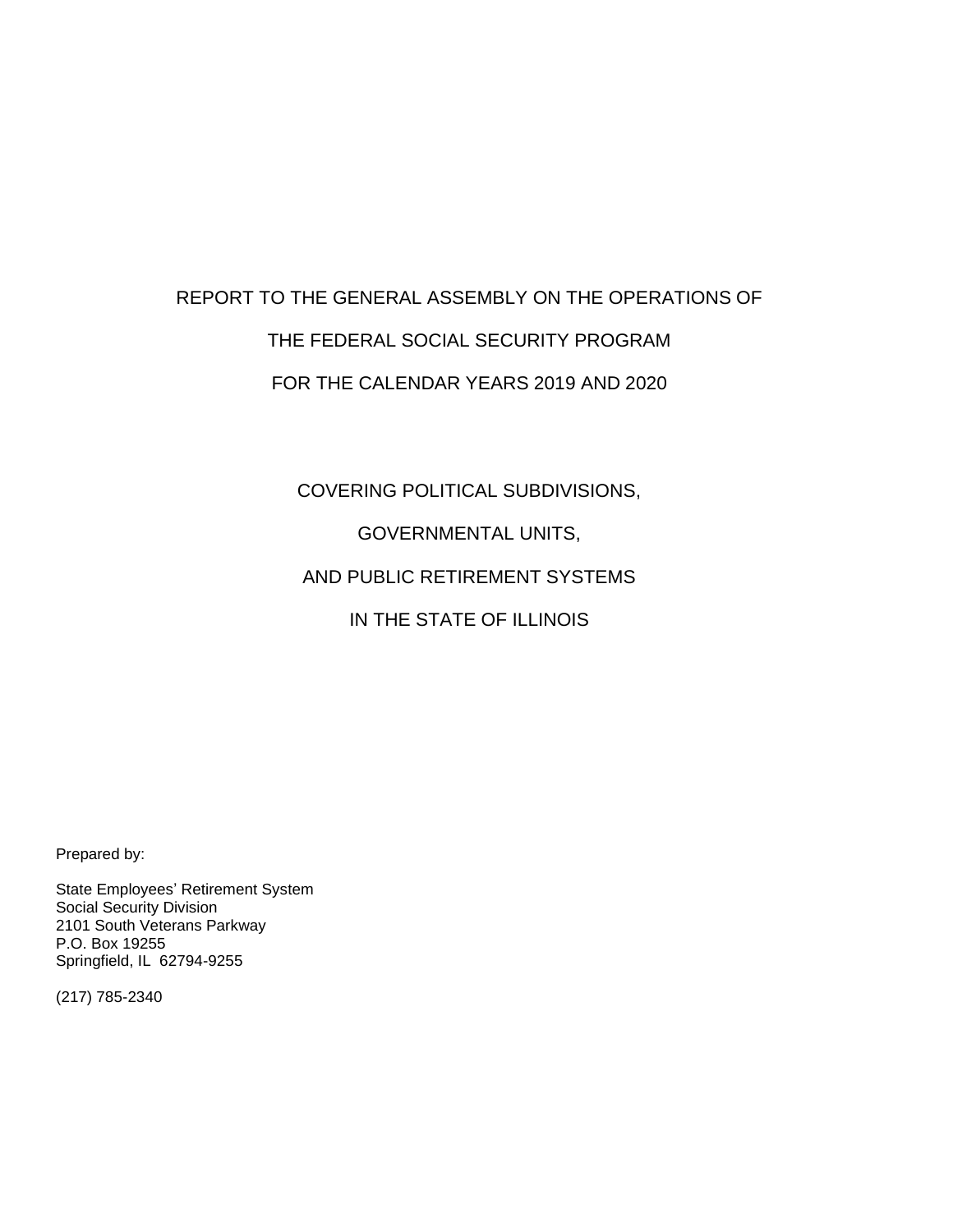# **Table of Contents**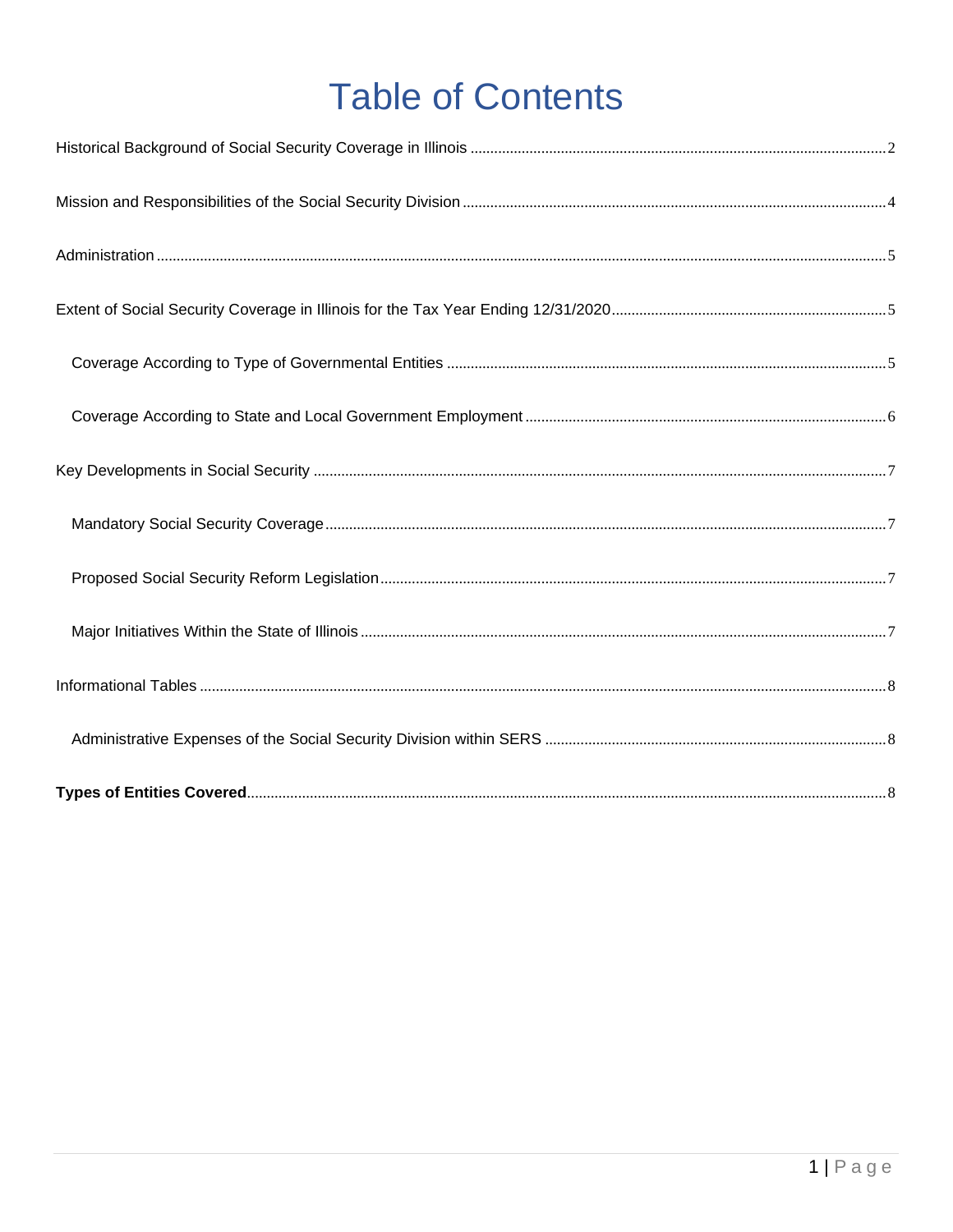# THE SOCIAL SECURITY COVERAGE PROGRAM FOR PUBLIC EMPLOYEES IN THE STATE OF ILLINOIS FOR THE 2019 - 2020 BIENNIUM

## <span id="page-3-0"></span>**Historical Background of Social Security Coverage in Illinois**

State and local government employees were excluded from Social Security coverage from the inception of the program until the passage of the 1950 amendments to the Social Security Act. This exclusion existed because under the Federal Constitution, which limits the authority of the Federal government, it was questionable whether they could require the States and local governments to pay the equivalent of the employer's share of the tax under the Social Security Act. Section 218 of the Social Security Act was created by the 1950 Amendments to the Social Security Act to provide for voluntary coverage agreements between the States and the Federal government. This legislation provided a means to extend Social Security coverage to employees of State and local governments while avoiding the Constitutional question of whether the State and local governments could be required to pay the employer's share of the Social Security tax.

On September 15, 1953, the Secretary of the State Employees' Retirement System of Illinois, on behalf of the State of Illinois, signed the master Federal-State agreement with the Department of Health, Education and Welfare as authorized by Title II, Section 218 of the Federal Social Security Act and the Illinois Social Security Enabling Act, 40 ILCS 5/21 permitting Social Security coverage to be extended to members of public retirement systems and employees of local governments.

The Social Security Division of the State Employees' Retirement System was created by 40 ILCS 5/21, to administer the State's responsibilities under Title II Section 218 of the Federal Social Security Act and the master Federal-State agreement. The State's responsibilities included extending Social Security coverage by agreement to any of the State's retirement systems or units of local government requesting Social Security coverage for their members or employees. In addition, the Social Security Division was responsible for collecting wage information and contribution payments from covered retirement systems and units of local government on wages paid prior to January 1, 1987.

Federal legislation, specifically Public Law (P.L.) 99-509, changed the scope of State's responsibility for the collection and remittance of Social Security taxes considerably. The law mandated that State and local governmental employers adhere to the same Social Security and Medicare tax reporting schedules as private employers. In addition, the taxes were to be remitted directly to the Internal Revenue Service, effective January 1, 1987.

The Consolidated Omnibus Budget Reconciliation Act of 1985, P.L. 99-272, mandated Medicare coverage for newly hired State and local government employees (after March 31, 1986) in positions not covered for Social Security. On November 5, 1990, President Bush signed H.R.5835, the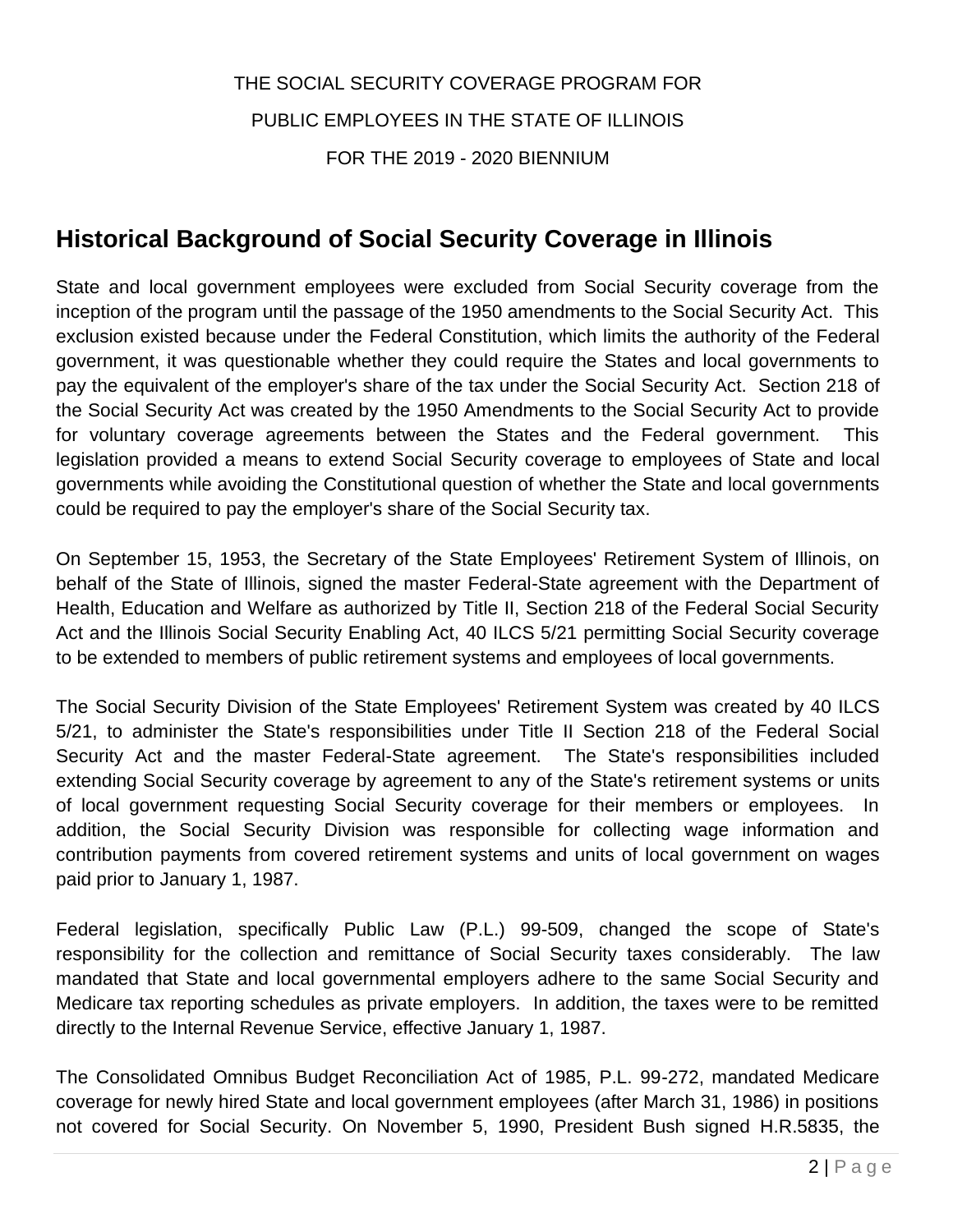Omnibus Budget Reconciliation Bill of 1990 (P.L. 101-508), into law. One of the provisions contained in the bill was the extension of social security coverage for state and local employees who are not covered by a public employee retirement program, effective July 2, 1991. The law mandated participation in the federal social security program to a previously exempt group of employees. The passage of this bill has reduced the number of political subdivisions in the state desiring to obtain social security coverage through the Section 218 process.

Section 3121(b)(7)(F), added to the Internal Revenue Code by Section 11332(b) of the Omnibus Budget Reconciliation Act of 1990, P.L. 101-508, 104 Stat. 1388, generally expands the definition of employment for purposes of the Federal Insurance Contributions Act (FICA), to include service as an employee for a state or local government entity unless the employee is a "member of a retirement system" of such entity. Section 3121(b)(7)(F) is effective with respect to service performed after July 1, 1991. Thus, wages for services performed after July 1, 1991, received by an employee of a state or local government entity who is not a member of a retirement system of such entity will generally be subject to FICA taxes, and will also be considered in determining the employees' eligibility for social security and Medicare benefits.

Under Section 31.3121(b)(7)-2(e) of the regulations, a retirement system generally includes any pension, annuity, retirement or similar fund or system within the meaning of Section 218 of the Social Security Act that is maintained by a state, political subdivision or instrumentality thereof to provide retirement benefits to its employees who are participants. However, the definition of retirement system is limited in order to carry out the purposes of Section 3121(b)(7)(F) of the Code and the corresponding provisions of the Social Security Act. Under the regulations, for service in the employ of a state or local government entity to qualify for the exception from employment under Section 3121(b)(7), the employee must be a member of a retirement system that provides certain minimum retirement benefits to that employee.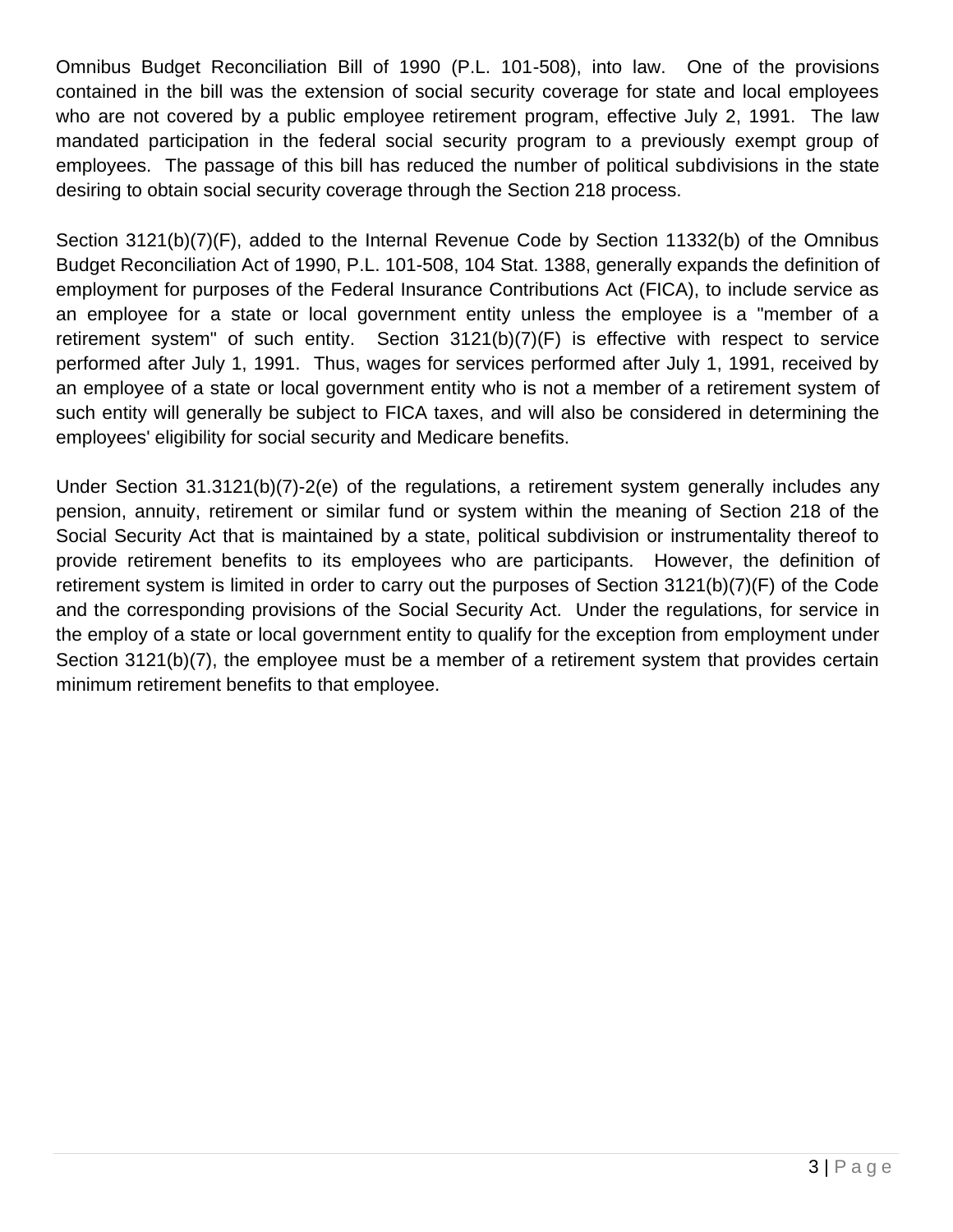## <span id="page-5-0"></span>**Mission and Responsibilities of the Social Security Division**

Administration of the State of Illinois' responsibilities under Section 218 of the Social Security Act and the master Federal State Agreement for the various units of local government and public retirement systems in Illinois has been delegated by the General Assembly to the Social Security Division of the State Employees' Retirement System (SERS). The Social Security Division is an operational division of SERS under the direction and control of its Board of Trustees and Executive Secretary. The primary duties and responsibilities of the Division are:

- •Information and Consultation: Provide information and consultation to public retirement systems and governmental entities on the several procedures available under the Federal and State statutes concerning adoption of coverage and the related obligations arising from such actions;
- •Certification for Compliance: Oversee referendums conducted by public retirement systems to insure compliance with federal and state laws in the adoption of coverage and to prepare a certification thereof by the Governor to the Commissioner of Social Security;
- •Negotiation of Coverage Agreements: Make determinations on questions which may arise involving employment relationships, exclusion of certain classes of positions and wage/compensation issues under appropriate Social Security laws and regulations so that agreements are properly executed and understood by officials involved;
- •Maintain Federal-State Liaison: Prepare and submit modifications to the master Federal-State agreement to document the adoption of coverage and to obtain account identification numbers for wage reporting, contribution payments and record keeping purposes for each covered entity and retirement system coverage group;
- •Wage Determination: To work with and contact Federal and local reporting officials regarding action necessary to resolve wage discrepancies, to request Attorney General opinions or Federal rulings in matters of controversy, and to initiate actions at law against local governmental units where necessary for enforcement; and
- Public Relations: Represent the State at national and regional meetings called by the Social Security Administration and/or the Internal Revenue Service to assess the impact of federal legislation upon the State's program and to consult with the General Assembly concerning legislation impacting upon the State's Social Security program for governmental entities and public retirement systems.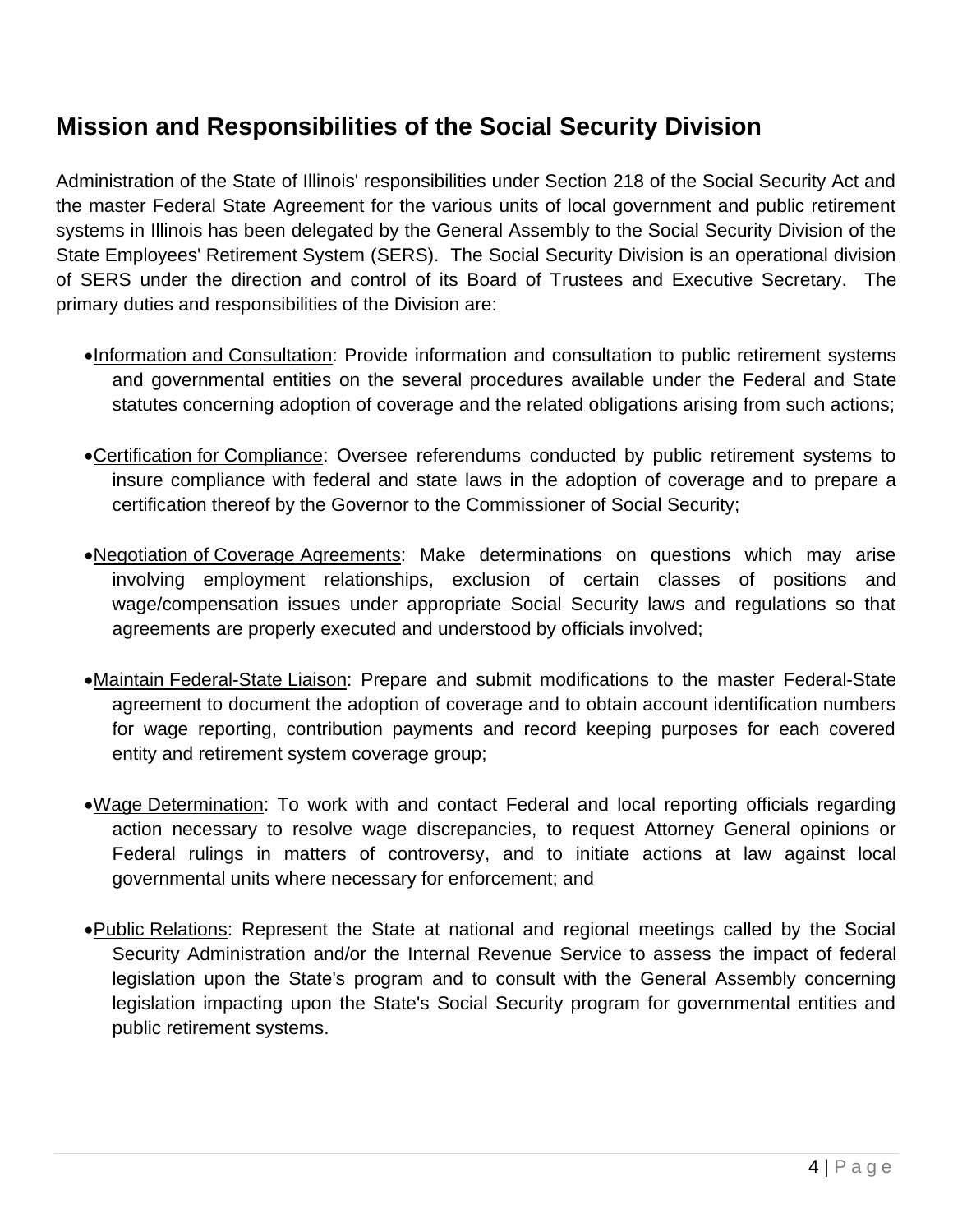### <span id="page-6-0"></span>**Administration**

The Social Security Division shares the facilities and is an operational division of the State Employees' Retirement System (SERS). The Executive Secretary of the Retirement System is also the State Social Security Administrator. The Board of Trustees of the Retirement System determine the management and operational policies of the Social Security Division.

### <span id="page-6-1"></span>**Extent of Social Security Coverage in Illinois for the Tax Year Ending 12/31/2020**

#### <span id="page-6-2"></span>*Coverage According to Type of Governmental Entities*

With nearly 7,000 independent governmental entities in operation, Illinois has the distinction of having more local governments than any other state. According to the latest information from the U.S. Bureau of the Census, Illinois has 102 counties, 1,429 townships, 1,297 municipalities, 886 school districts, and 3,204 independent special districts. As of December 31, 2020, 4,489 governmental entities in the State have extended the benefits of the Social Security programs to their employees using the **voluntary provisions** of Section 218 of the Social Security Act. Seventy percent of these covered entities (3,158) provide Social Security as a supplemental benefit in addition to their participation in the Illinois Municipal Retirement Fund (IMRF) and thirty percent of these covered entities (1,331) have social security coverage under separate agreements with the state agency without any supplemental pension plan benefits.

The remaining non-covered entities throughout the state are primarily small cities and villages which range from 100 to 3,500 in population, townships, small special districts, and an unknown number of subordinate agencies including those entities formed under the Intergovernmental Cooperation Act. Agency experience shows that these entities have not elected to adopt coverage because they have very few employees who serve generally on a part-time basis and have other employment covered by Social Security. In addition, the City of Chicago and Cook County have employees who are covered by nine different retirement systems and do not participate in the Federal Social Security Program.

After July 1, 1991, any government employee who was not covered by a retirement system, however, is mandatorily required to be covered by the federal social security program.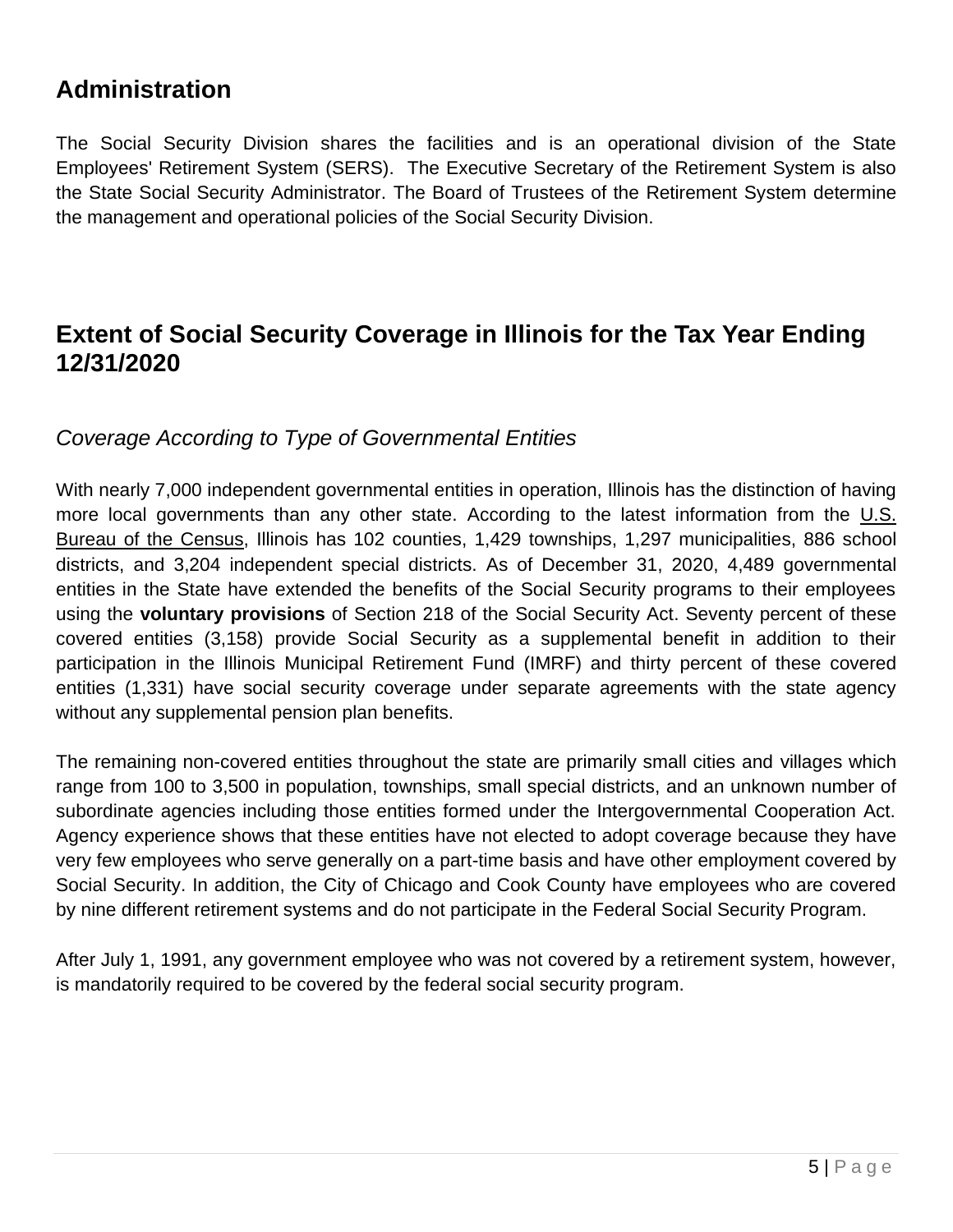#### <span id="page-7-0"></span>*Coverage According to State and Local Government Employment*

There are 3 major areas of social security coverage for state and local government employees in Illinois.

1) **Political subdivisions** (absolute coverage groups) that provide only social security coverage with no supplemental pension plan.

#### 2) **Political subdivisions that participate in the Illinois Municipal Retirement Fund**.

3) **Members of the State Employees' Retirement System of Illinois**.

In Illinois, the greatest number of non-covered (also referred to as "non-coordinated") state and local government jobs are those covered by retirement systems that have not coordinated with social security and members of the State Employees' Retirement System who voted not to be covered for social security in 1968. The following table identifies the public retirement systems and the number of non-coordinated active participants through the most recent available data.

| <b>State Financed Systems</b>                  |              |     |
|------------------------------------------------|--------------|-----|
|                                                |              |     |
| State Teachers' Retirement System              | 160,425 (b)  |     |
| State Universities Retirement System           | 74,950 (b)   |     |
| State Employees' Retirement System             | $2,348$ (a)  |     |
| Judges' Retirement System                      | 947          | (a) |
| General Assembly Retirement System             | 124          | (a) |
| <b>TOTAL State Financed Systems</b>            | 238,794      |     |
| <b>Cook County - City of Chicago Funds</b>     |              |     |
| Chicago Teachers                               | 28,958       | (b) |
| <b>Chicago Municipal Employees</b>             | 31,285 (b)   |     |
| Chicago Laborers                               | $2,715$ (b)  |     |
| Firemen's Annuity & Benefit Fund of Chicago    | $4,482$ (b)  |     |
| Policemen's Annuity & Benefit Fund of Chicago  | $13,438$ (b) |     |
| County Employees' and Officers' Benefit Fund   |              |     |
| of Cook County                                 | 19,671 (b)   |     |
| Metropolitan Water and Redamation District     | $1,832$ (b)  |     |
| Cook County Forest Preserve District Employees |              |     |
| Annuity & Benefit Fund                         | 536          | (b) |
| Chicago Park District                          | $3,187$ (b)  |     |
| <b>TOTAL Cook County - Chicago</b>             | 106,104      |     |
| <b>GRAND TOTAL Major Retirement Systems</b>    | 344,898      |     |

(a) Source: Pension Fund FY 2020 Comprehensive Annual Financial Report.

(b) Source: Most recently available Biennial Report from the Department of Insurance (2019).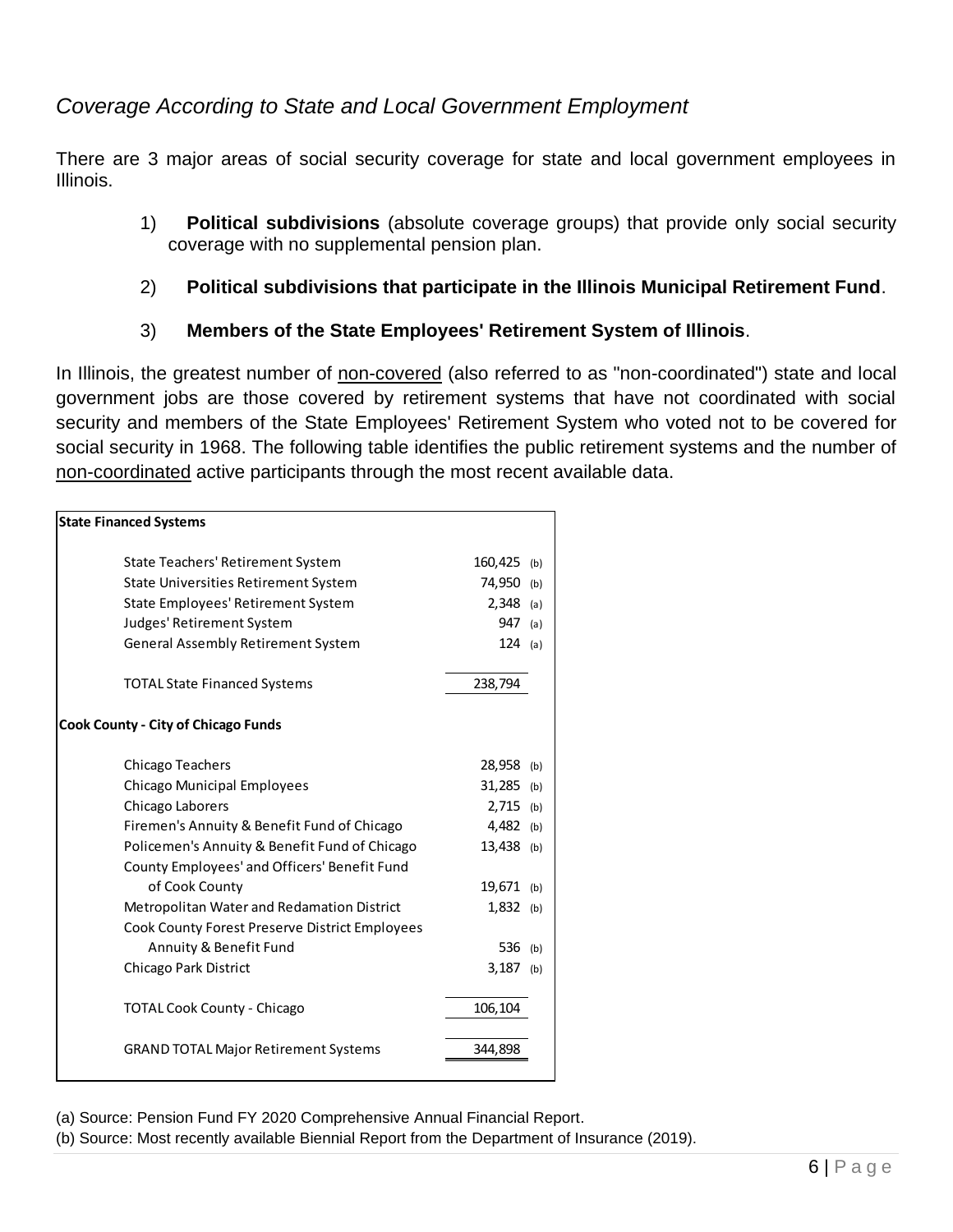Other non-covered public positions in Illinois include any employees of the non-covered entities who participate in other retirement systems. The majority of which are downstate police and fire positions covered by local pension plans and some employees of the State of Illinois who are not paid on a regular payroll but contribute to the State of Illinois Deferred Compensation Program.

# <span id="page-8-0"></span>**Key Developments in Social Security**

#### <span id="page-8-1"></span>*Mandatory Social Security Coverage*

The Omnibus Budget Reconciliation Bill of 1990, signed by President Bush on November 5, 1990, contained several provisions which have had a dramatic impact on the social security coverage on the state and local division subdivision employees. The bill provided that when an employee, working for a governmental employer, is not covered by a public employee retirement program, the employee must be mandatorily covered by social security effective July 1, 1991. This means that any unit of local government which did not have their own retirement system nor participate with IMRF, effective July 1, 1991, began participation with the Federal Social Security Program.

In addition, this bill established a separate wage base from which contributions for the Old Age Survivors and Disability Insurance (OASDI) and Medicare taxes shall be deducted.

#### <span id="page-8-2"></span>*Proposed Social Security Reform Legislation*

There are presently 100 bills in the 116th Congress of the United States dealing with the issues of "Social Security". Of these bills, many have an impact on the eligibility, access and/or extension of benefits, however, none of the bills would directly affect the Social Security Division now.

#### <span id="page-8-3"></span>*Major Initiatives Within the State of Illinois*

Currently, there are no legislation, initiatives, nor referenda pending within the State of Illinois that would affect the Social Security Division.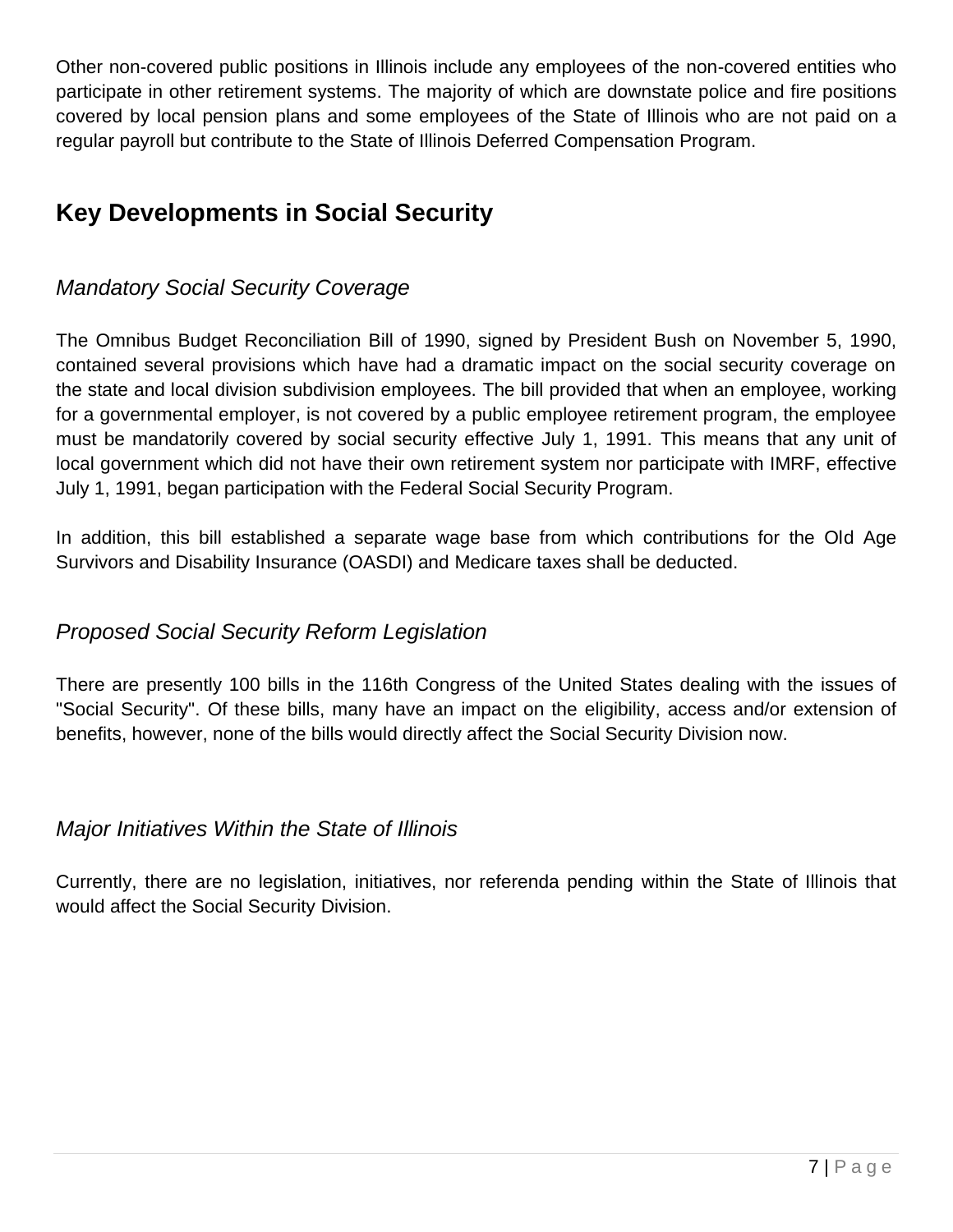## <span id="page-9-0"></span>**Informational Tables**

| Line Item                         | <b>FY 2020</b> |     | <b>FY 2019</b> |
|-----------------------------------|----------------|-----|----------------|
| <b>Personal Servcies</b>          | \$<br>72,726   | -\$ | 45,665         |
| Employer Pick Up                  |                |     |                |
| <b>Retirement Contributions</b>   |                |     |                |
| Social Security                   | \$<br>5,303    | \$  | 3,402          |
| <b>Contractual Services</b>       | \$<br>20,278   | \$  | 22,860         |
| <b>Travel</b>                     |                |     |                |
| Commodities                       |                |     |                |
| <b>Electronic Data Processing</b> |                |     | 671            |
| Telecommunications                | 214            | S   | 215            |
| Total                             | 98,521         | Ś   | 72,813         |
|                                   |                |     |                |

<span id="page-9-1"></span>*Administrative Expenses of the Social Security Division within SERS*

| <b>Position Title</b>    | <b>Salary Range</b><br>FY 2020                                                         | <b>Salary Range</b><br>FY 2019 |
|--------------------------|----------------------------------------------------------------------------------------|--------------------------------|
| Accountant<br>$(RC-062)$ | \$3,672 – 5,342 (1 <sup>st</sup> half FY)<br>\$3,727 - 5,422 (2 <sup>nd</sup> half FY) | $$3,647 - 5,342$               |

Position most recently filled: August 2019

<span id="page-9-2"></span>

| <b>MONTHLY SALARY</b> | <b>ANNUALIZED SALARY</b> |
|-----------------------|--------------------------|
| \$5,536               | \$66,432                 |